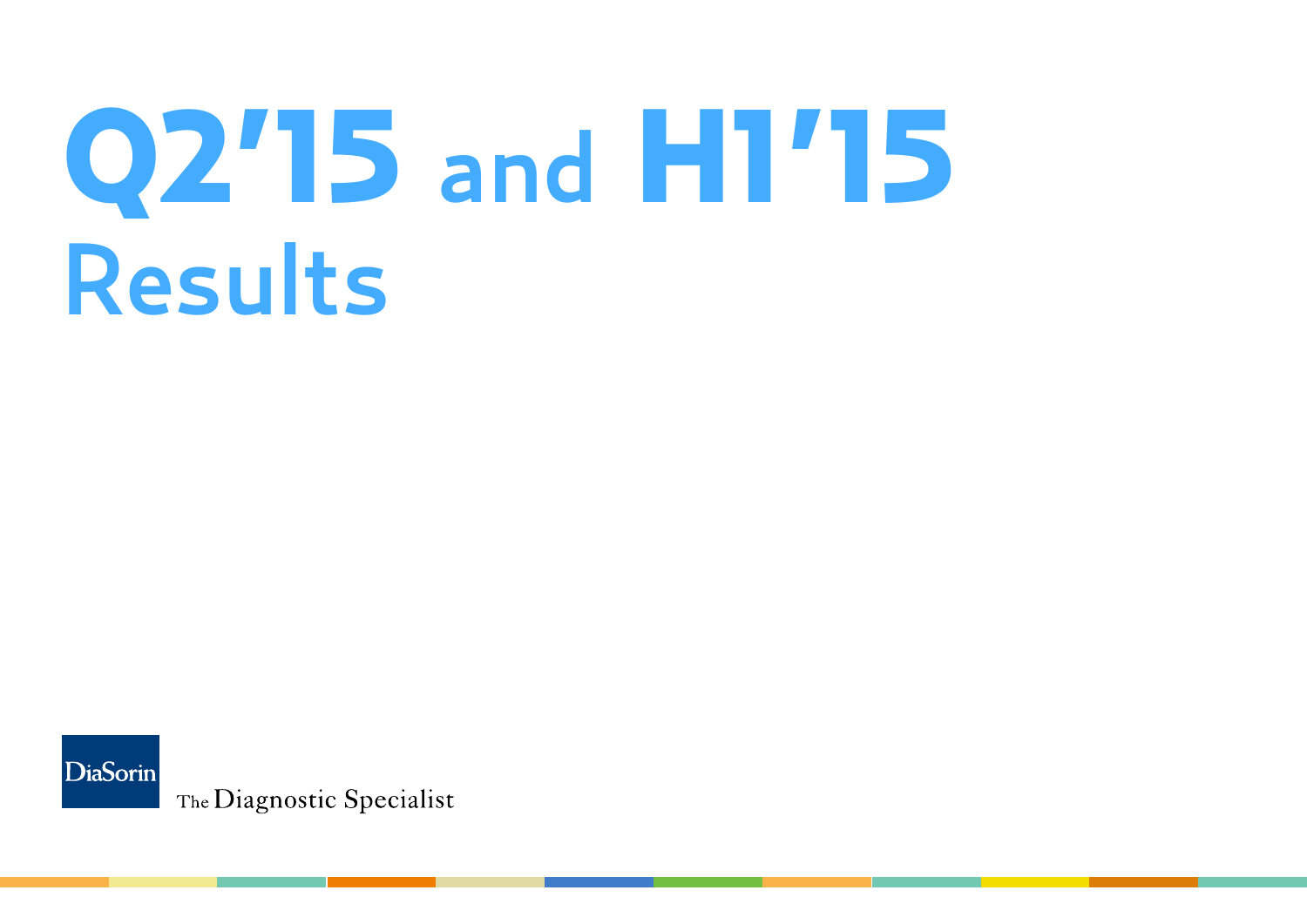

### Disclaimer

These statements are related, among others, to the intent, belief or current expectations of the customer base, estimates regarding future growth in the different business lines and the global business, market share, financial results and other aspects of the activities and situation relating to the Company.

Such forward-looking statements are not guarantees of future performance and involve risks and uncertainties, and actual results may differ materially from those expressed in or implied by these forward-looking statements as a result of various factors, many of which are beyond the ability of DiaSorin S.p.A. to control or estimate precisely.

The Company does not undertake to update or otherwise revise any forecasts or objectives presented herein, except in compliance with the disclosure obligations applicable to companies whose shares are listed on a stock exchange.

Luigi De Angelis, the Officer Responsible for the preparation of corporate financial reports of DiaSorin S.p.A., in accordance with the second subsection of art. 154-bis, part IV, title III, second paragraph, section V-bis, of Legislative Decree February 24th, 1998, no. 58, declares that, to the best of his knowledge, the financial information included in the present document corresponds to book of accounts and book-keeping entries of the Company.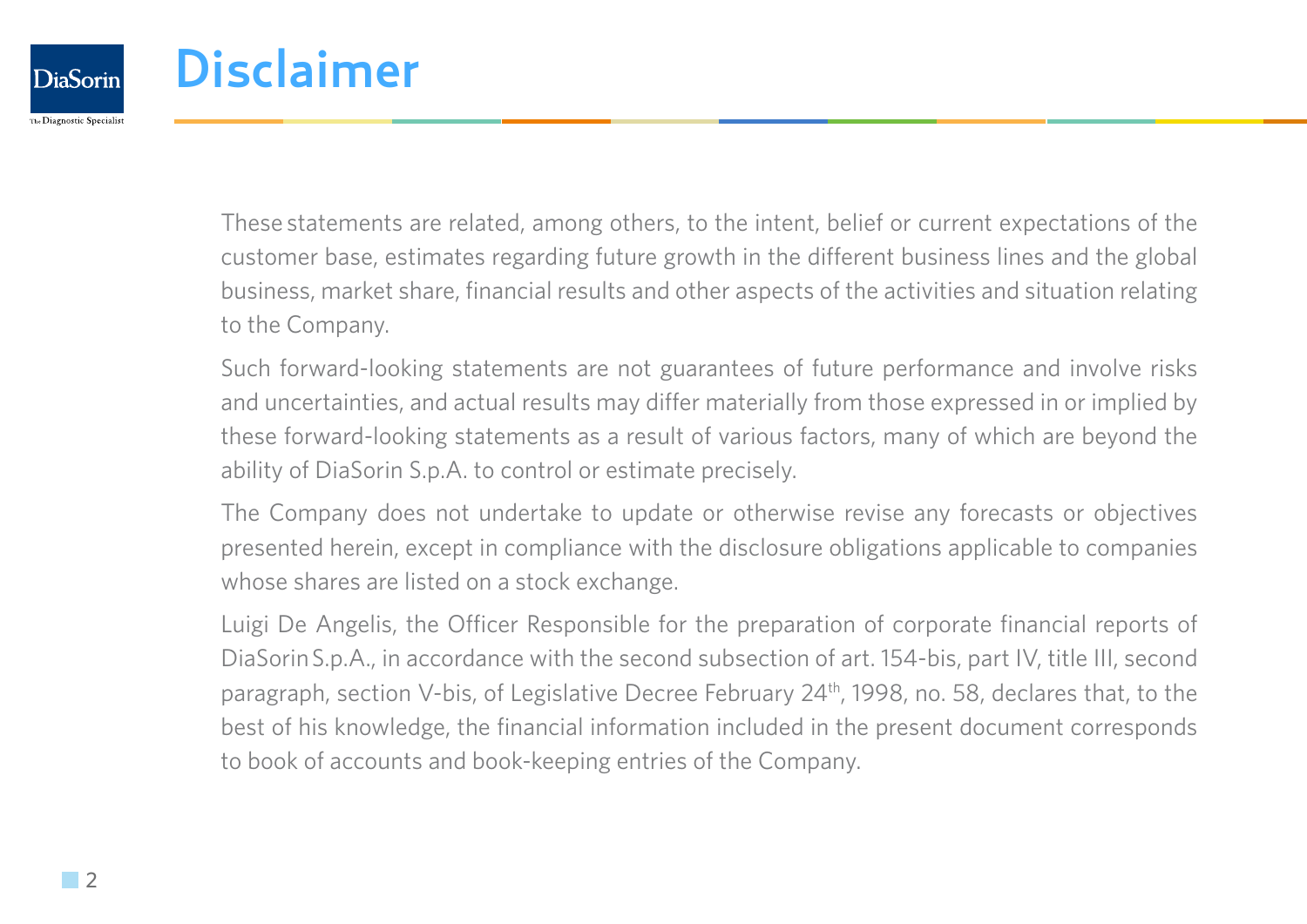

## **Overview**

**Highlights**

Q2'15 and H1'15 Main Topics

Revenues

Revenues: breakdown by technology

Revenues: breakdown by geography

Installed base expansion

Profitability profile

Business and Products Development

Q2'15 and H1'15 Financials

FY 2015 Company Guidance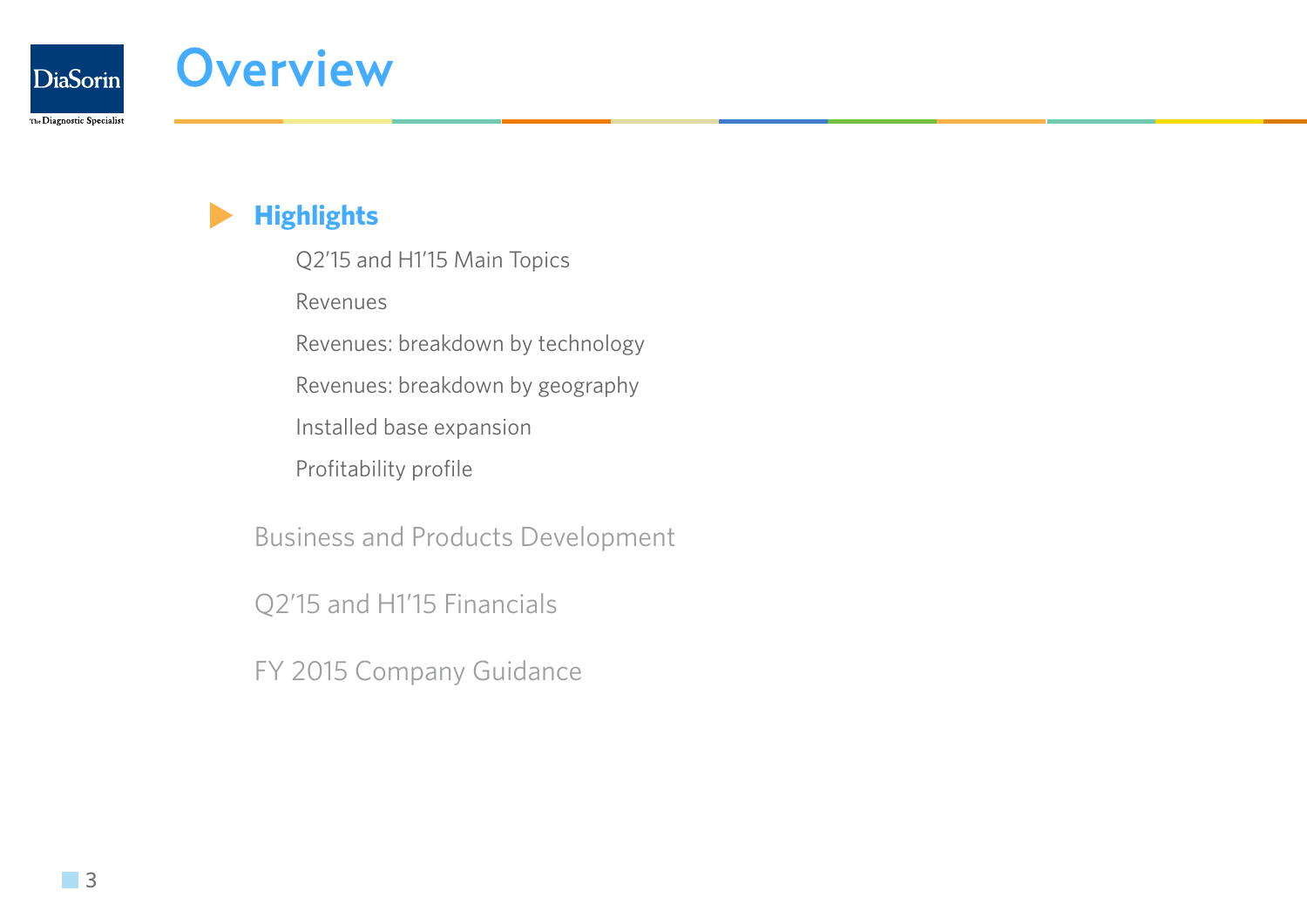#### Q2'15 and H1'15 highlights DiaSorin

The Diagnostic Specialist

| <b>REVENUES:</b>                                                                                                                    |       |                      | <b>Q2'15</b>        |                      | <b>LIAISON &amp; LIAISON XL PLACEMENTS</b><br><b>H1'15</b><br>Ongoing worldwide success of LIAISON XL                                  |                                                                                                                                    |  |  |
|-------------------------------------------------------------------------------------------------------------------------------------|-------|----------------------|---------------------|----------------------|----------------------------------------------------------------------------------------------------------------------------------------|------------------------------------------------------------------------------------------------------------------------------------|--|--|
|                                                                                                                                     |       | @ CUR<br>@ CER       | $+15.0%$<br>$+6.0%$ |                      | $+13.1%$<br>$+5.0%$                                                                                                                    | $Q2'15$ : :<br>$H1'15$ : $\vdots$ @ June 30 <sup>th'15</sup> :<br>Placements                                                       |  |  |
| Acceleration of:<br><b>CLIA EX VIT D</b><br>@ CUR<br>@ CER                                                                          |       | $+25.5%$<br>$+18.5%$ |                     | $+22.4%$<br>$+16.4%$ | <b>LIAISON XL</b><br>$+178:$<br>$+354$<br>2,019:<br>$-58$<br>$-82$<br>LIAISON<br>4,125<br><b>TOTAL</b><br>$+272:$<br>6,144:<br>$+120:$ |                                                                                                                                    |  |  |
| Positive performance<br>of Vitamin D 1,25, increase in<br>Infectious Diseases and<br>Pre-natal screening sales                      |       |                      |                     |                      |                                                                                                                                        | <b>PRODUCT DEVELOPMENT</b>                                                                                                         |  |  |
| Positive impact of:<br><b>VITAMIND</b><br>@ CUR                                                                                     |       |                      | $+14.7%$            |                      | +8.9%                                                                                                                                  | <b>IMMUNODIAGNOSTIC</b>                                                                                                            |  |  |
| @ CER<br>Stabilization in the US<br>of Vitamin D franchise                                                                          |       | $+0.5%$<br>$-4.2%$   |                     |                      | $\begin{array}{c}\n\circ \\ \circ \\ \circ\n\end{array}$<br>• Calprotectin                                                             |                                                                                                                                    |  |  |
|                                                                                                                                     |       |                      |                     |                      |                                                                                                                                        | <b>Q1'15</b><br>· Bordetella pertussis IgA                                                                                         |  |  |
| <b>Q2'15</b><br><b>EBITDA</b>                                                                                                       |       | QoO<br>growth        |                     | H1'15<br><b>HoH</b>  |                                                                                                                                        | • Bordetella pertussis IgG                                                                                                         |  |  |
| marginality<br>expansion                                                                                                            |       |                      |                     |                      | growth                                                                                                                                 | • BRAHMS PCT II GEN                                                                                                                |  |  |
| (in million EUR)                                                                                                                    | 48.3  |                      | $+22.4%$            | 91.4                 | $+17.1%$                                                                                                                               | • Campylobacter                                                                                                                    |  |  |
| Ebitda margin:                                                                                                                      | 37.9% |                      |                     | 37.3%                |                                                                                                                                        | <b>BUSINESS DEVELOPMENT</b>                                                                                                        |  |  |
| <b>Net profit growing</b><br>(in million EUR)                                                                                       | 26.2  |                      | $+29.3%$            | 48.8                 | $+22.1%$                                                                                                                               | • Agreement with Quest Diagnostics<br>for Vitamin D<br>H1'15<br>                                                                   |  |  |
| of sales:                                                                                                                           | 20.6% |                      |                     | 19.9%                |                                                                                                                                        | • Approval of Vitamin D in Japan                                                                                                   |  |  |
| <b>POSITIVE NFP AND STRONG FREE CASH FLOW GENERATION</b><br>• NFP: $+ \in 196.0$ million ( $+ \in 29.6$ million vs. Dec 31st, 2014) |       |                      |                     |                      |                                                                                                                                        | • Distribution agreement<br>with <b>Beckman Coulter</b> for the<br><b>FTER</b><br>commercialization of Hepatitis<br>$\blacksquare$ |  |  |

 and HIV in China

**A**

**• NFP: +€ 196.0 million** (+€ 29.6 million vs. Dec 31<sup>st</sup>, 2014) ■ **FCF: +€ 39.3 million** in H1'15 (+0.2 million vs. H1'14)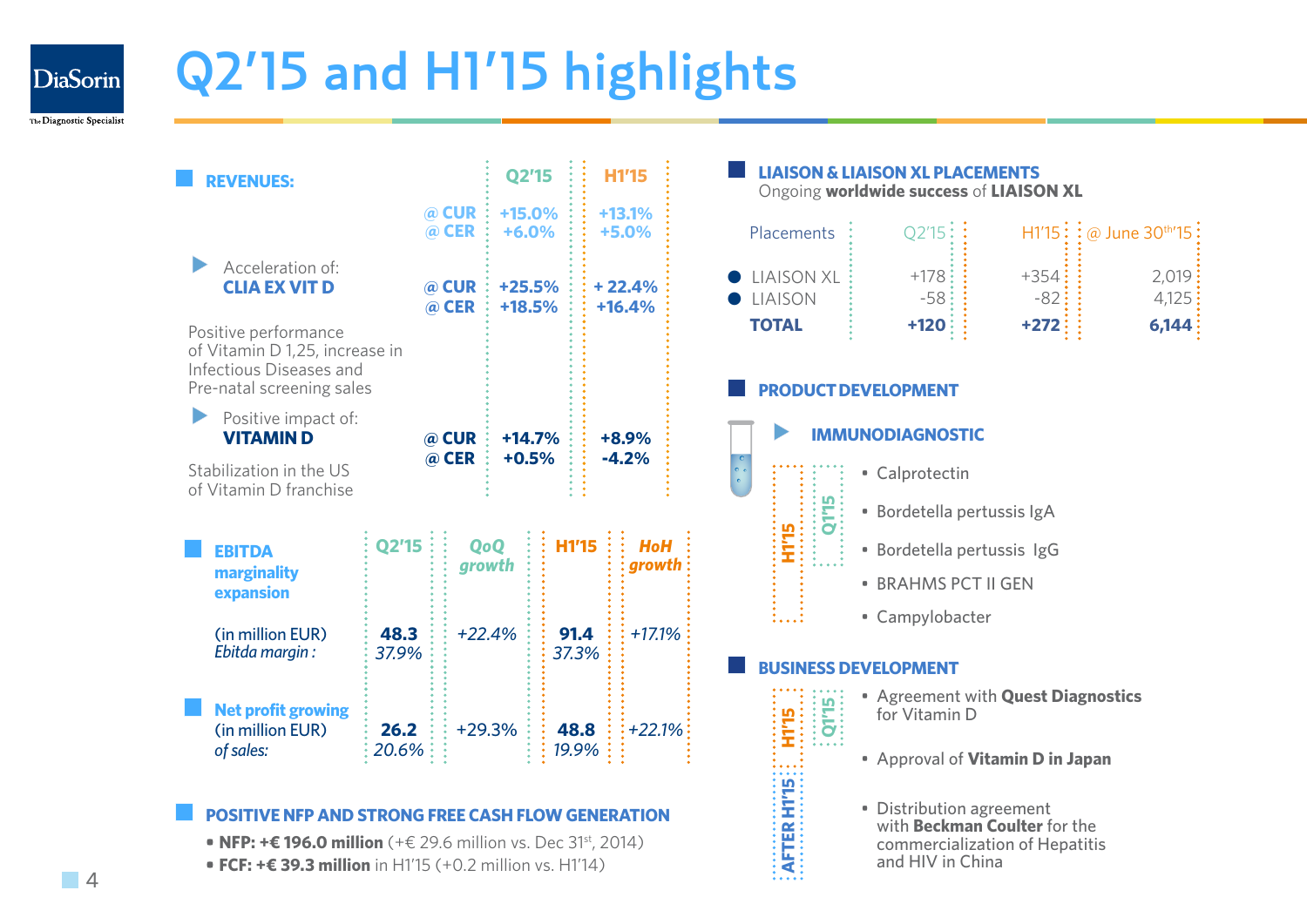

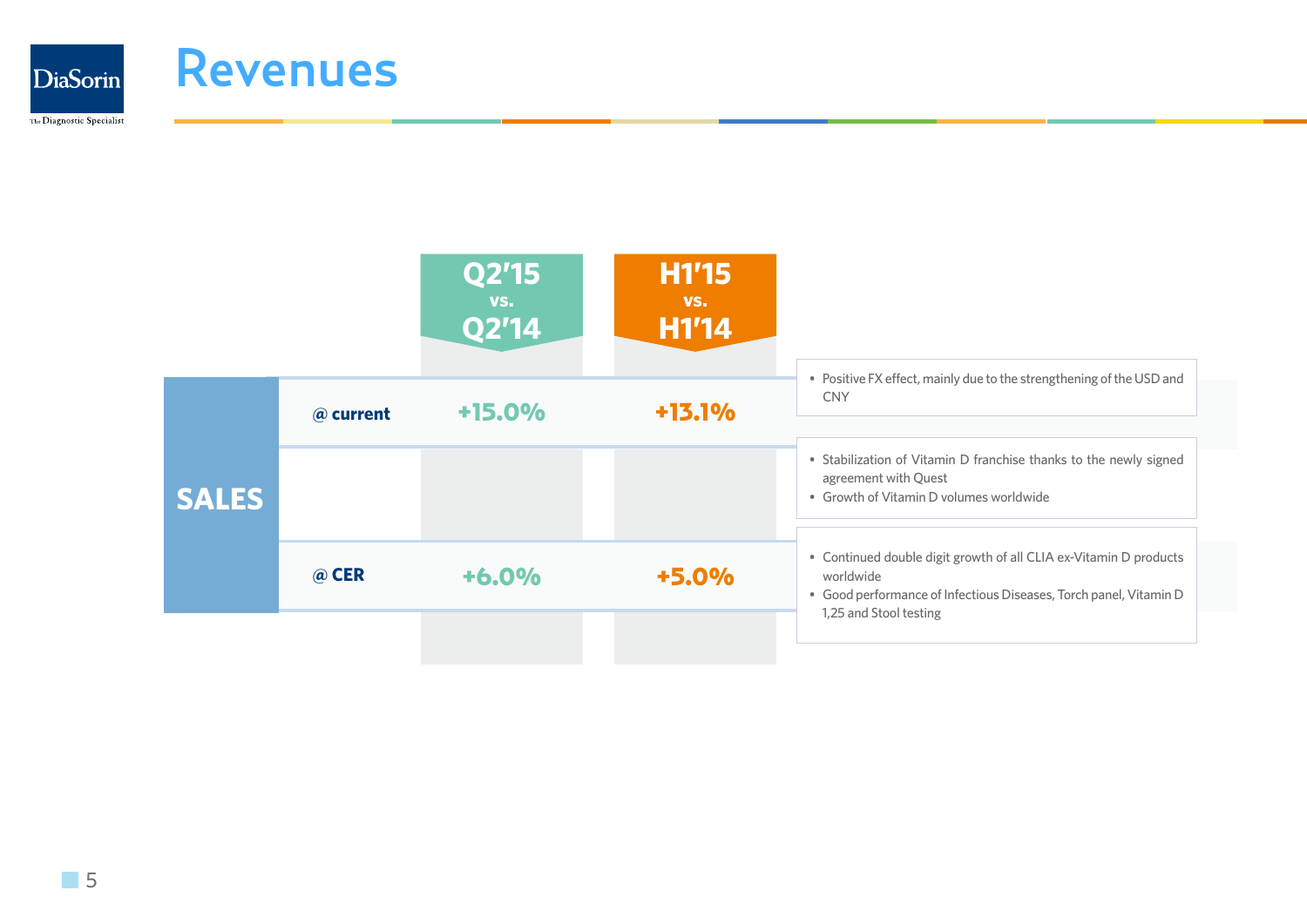#### Revenues: Breakdown by Technology **DiaSorin**

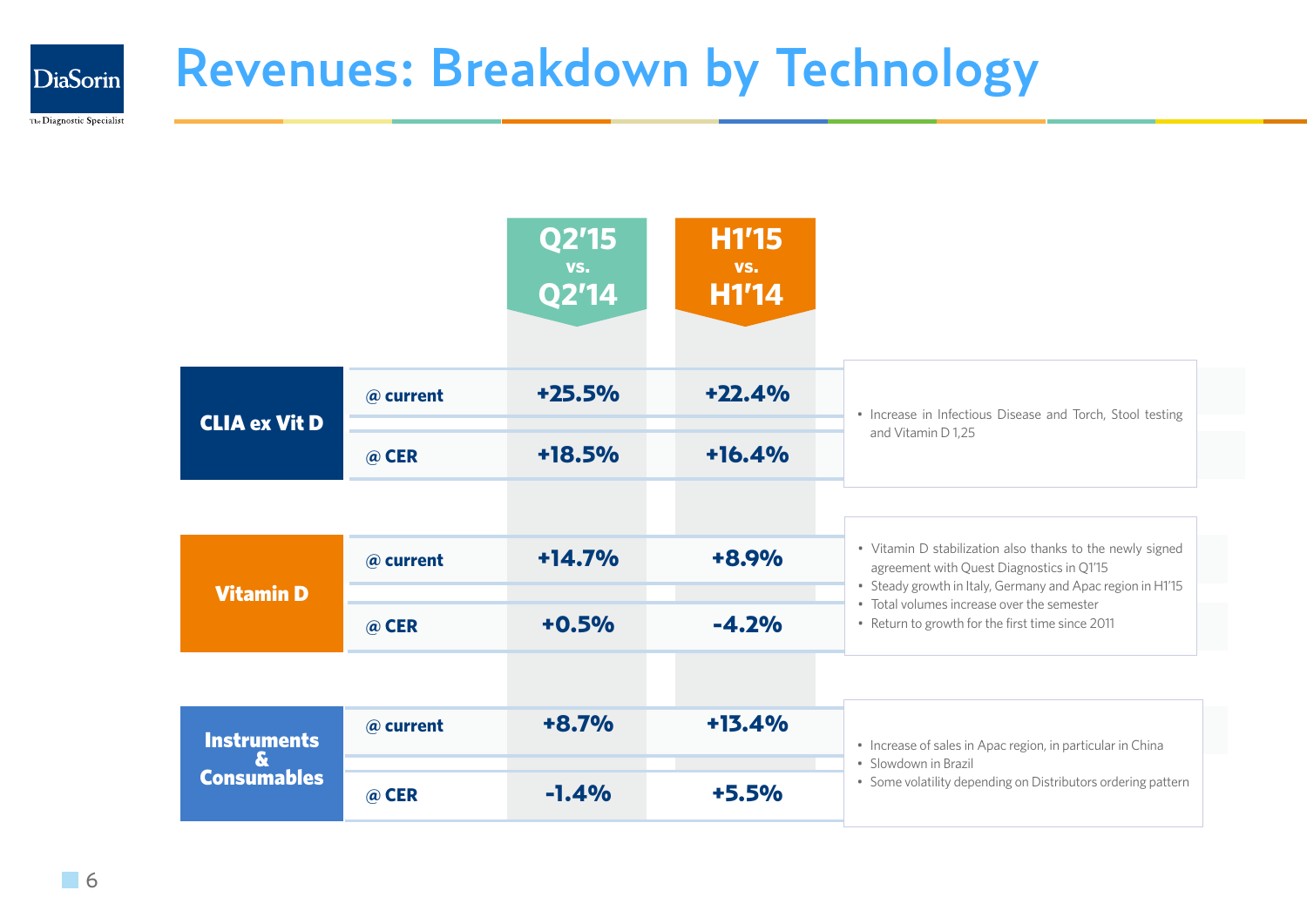#### Revenues: Breakdown by Geography (1 of 3) **DiaSorin**



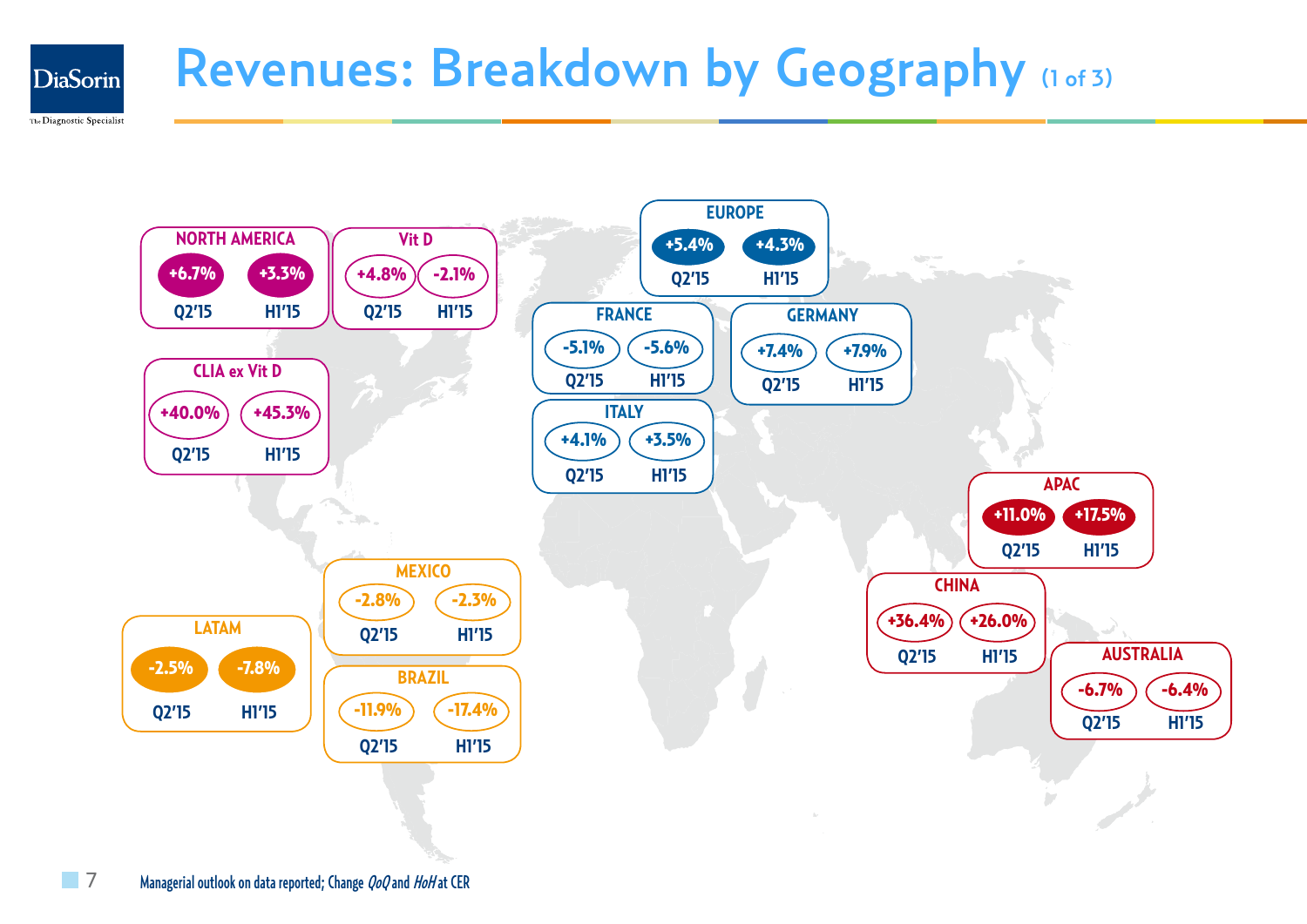#### Revenues: Breakdown by Geography (2 of 3) **DiaSorin**

|                                | Q2'15 vs.<br>Q2'14 | <b>HI'15 vs.</b><br>H1'14 |               | <b>Q2'15 vs.</b><br>Q2'14 | <b>HI'15 vs.</b><br>H1'14 |                                                                                                                                                                                                                |
|--------------------------------|--------------------|---------------------------|---------------|---------------------------|---------------------------|----------------------------------------------------------------------------------------------------------------------------------------------------------------------------------------------------------------|
| <b>Europe</b>                  | $+5.4%$            | $+4.3%$                   | Italy         | $+4.1%$                   | $+3.5%$                   | . Growth of CLIA ex Vitamin D, in<br>particular Infectious Disease, Hepatitis,<br>Endocrinology and Stool testing<br>• Continuous growth of Vitamin D                                                          |
|                                |                    |                           | Germany       | $+7.4%$                   | $+7.9%$                   | • Steady growth of CLIA ex Vitamin D, in<br>particular of Vitamin D 1,25 and Stool<br>testing products<br>• Continuous growth of Vitamin D sales                                                               |
|                                |                    |                           | France        | $-5.1%$                   | $-5.6%$                   | . Positive trend of CLIA ex Vitamin D<br>products, in particular when compared to<br>local reference market<br>. Decrease of Vitamin D sales as a<br>consequence of public reimbursement<br>codes cuts in 2014 |
| <b>North</b><br><b>America</b> | $+6.7%$            | $+3.3%$                   | CLIA ex Vit D | $+40.0%$                  | $+45.3%$                  | . Increase of specialty products sales,<br>including Vitamin D 1,25<br>• Growth of Infectious Diseases positively<br>impacted by the deal signed with<br>LabCorp                                               |
|                                |                    |                           | Vit D         | $+4.8%$                   | $-2.1%$                   | . Growth mainly driven by the positive<br>impact of the agreement with Quest                                                                                                                                   |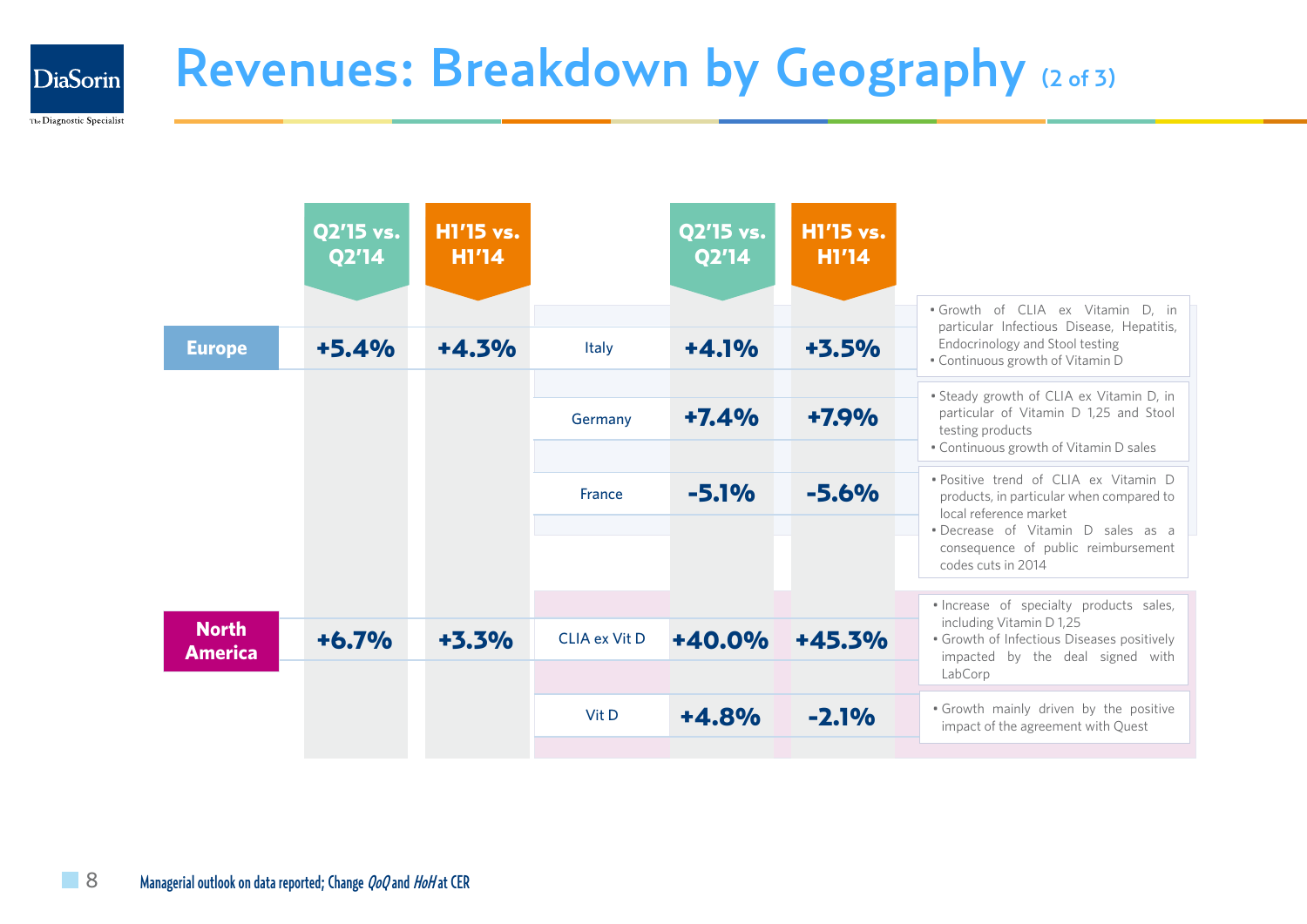#### Revenues: Breakdown by Geography (3 of 3) **DiaSorin**

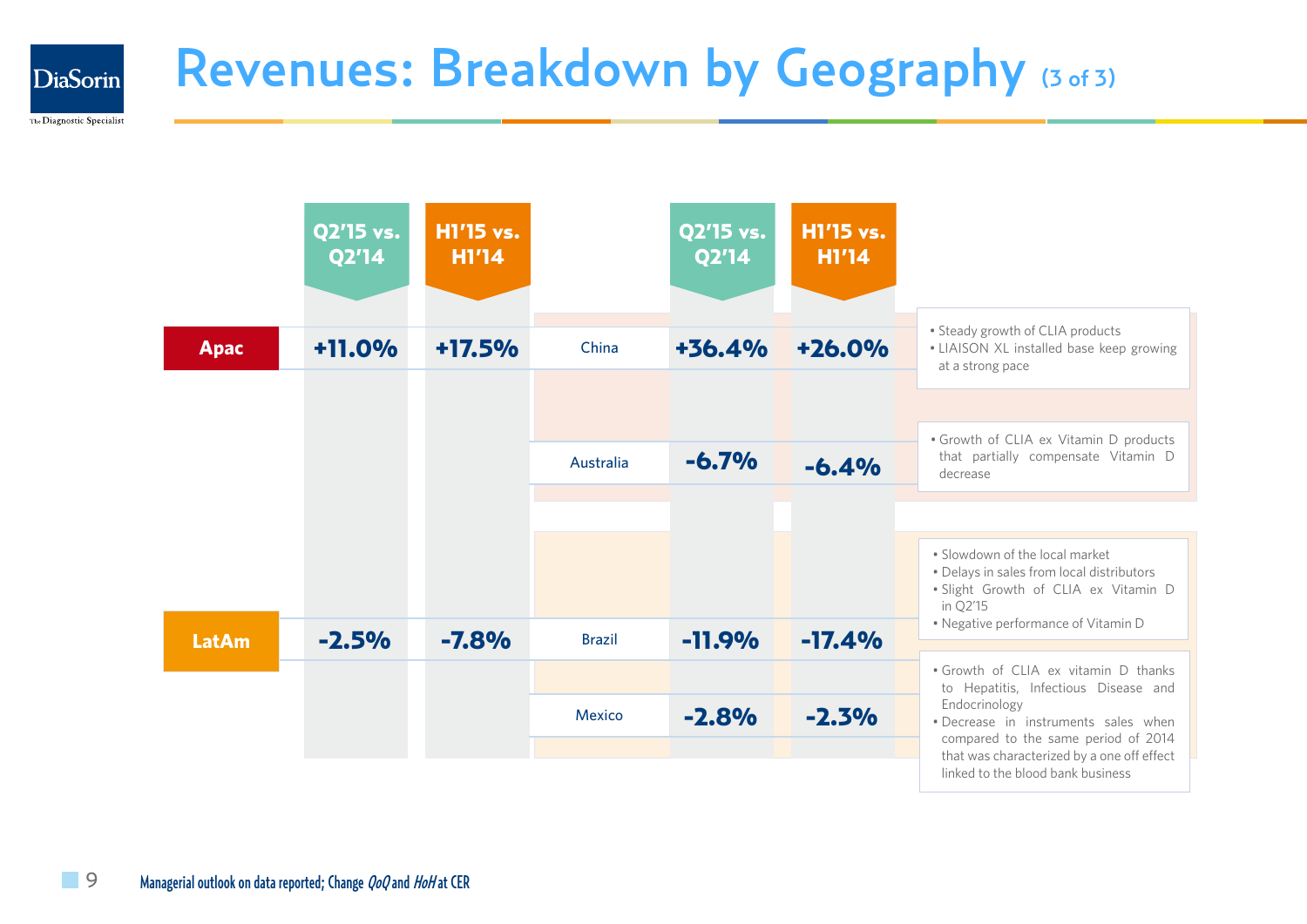

# Installed Base Expansion

|                 | <b>Total units</b><br>at December<br>$31^{st}$ , 2014 | <b>Net</b><br>placements in<br><b>H1'15</b> | <b>Total units</b><br>at March<br>31 <sup>st</sup> , 2015 | <b>Net placements</b><br><u>in</u><br>Q2'15 | <b>Total units</b><br>at June<br>$30th$ , 2015 |
|-----------------|-------------------------------------------------------|---------------------------------------------|-----------------------------------------------------------|---------------------------------------------|------------------------------------------------|
| <b>LIAISON®</b> | 4,207                                                 | $-82$                                       | 4,183                                                     | $-58$                                       | 4,125                                          |
| <b>LIAISON®</b> | 1,665                                                 | +354                                        | 1,841                                                     | $+178$                                      | 2,019                                          |
| <b>TOTAL</b>    | 5,872                                                 | $+272$                                      | 6,024                                                     | $+120$                                      | 6,144                                          |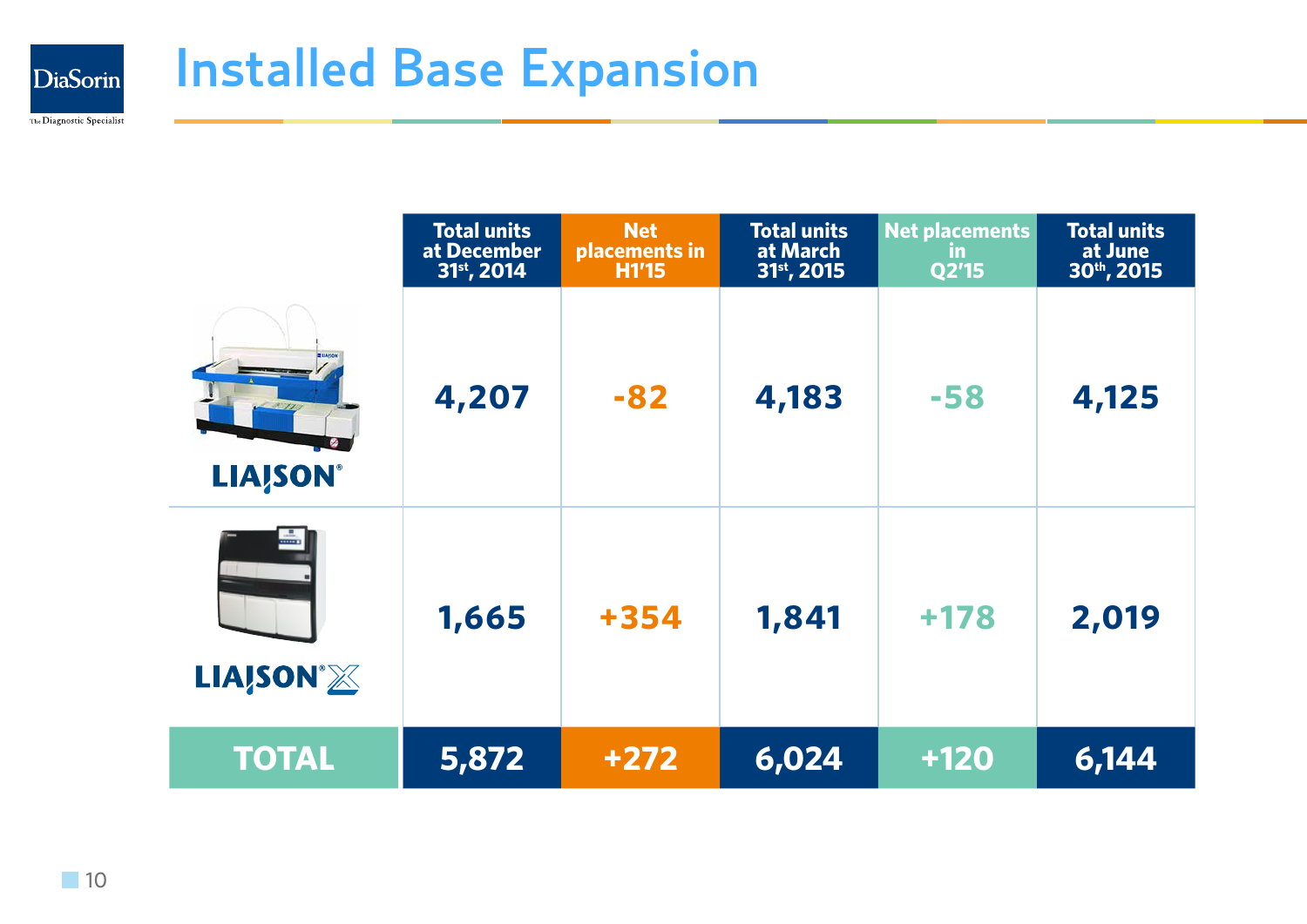

# Profitability profile

The Diagnostic Specialist

|                      | <b>Q2'14</b>    | Q2'15      |            | <b>H1'14</b>    | <b>H1'15</b>    |            |
|----------------------|-----------------|------------|------------|-----------------|-----------------|------------|
|                      |                 |            |            |                 |                 |            |
| <b>GROSS PROFIT</b>  | <b>74.2 mln</b> | 87.3 mln   | $+17.7%$   | 145.9 mln       | 166.3 mln       | $+14.0%$   |
| <b>GROSS margin</b>  | 66.9%           | 68.4%      | $+150$ bps | 67.3%           | 67.9%           | $+50 bps$  |
| <b>EBITDA</b>        | <b>39.5 mln</b> | 48.3 mln   | $+22.4%$   | <b>78.1 mln</b> | $91.4$ mln      | $+17.1%$   |
| <b>EBITDA</b> margin | 35.6%           | 37.9%      | $+230$ bps | 36.0%           | 37.3%           | $+130$ bps |
| <b>EBIT</b>          | <b>32.0 mln</b> | 40.0 mln   | $+25.0%$   | 63.4 mln        | <b>75.1 mln</b> | $+18.4%$   |
| <b>EBIT</b> margin   | 28.9%           | 31.4%      | $+250$ bps | 29.2%           | 30.6%           | $+140$ bps |
| <b>NET PROFIT</b>    | $20.3$ mln      | $26.2$ mln | $+29.3%$   | 40.0 mln        | 48.8 mln        | $+22.1%$   |
| On sales             | 18.3%           | 20.6%      | $+230$ bps | 18.4%           | 19.9%           | $+160$ bps |

#### **Increase due to:**

- **Positive FX effect**
- • Continuous growth of CLIA ex Vitamin D products families
- Stabilization of Vitamin D franchise thanks to the agreement signed with Quest Diagnostics
- Lower Opex ratio on Revenues
- • Tax rate decrease as a consequence of
- Lower amount of non-deductible taxes withheld on dividends the Group's Parent Company received from foreign subsidiaries
- Italian Fiscal reform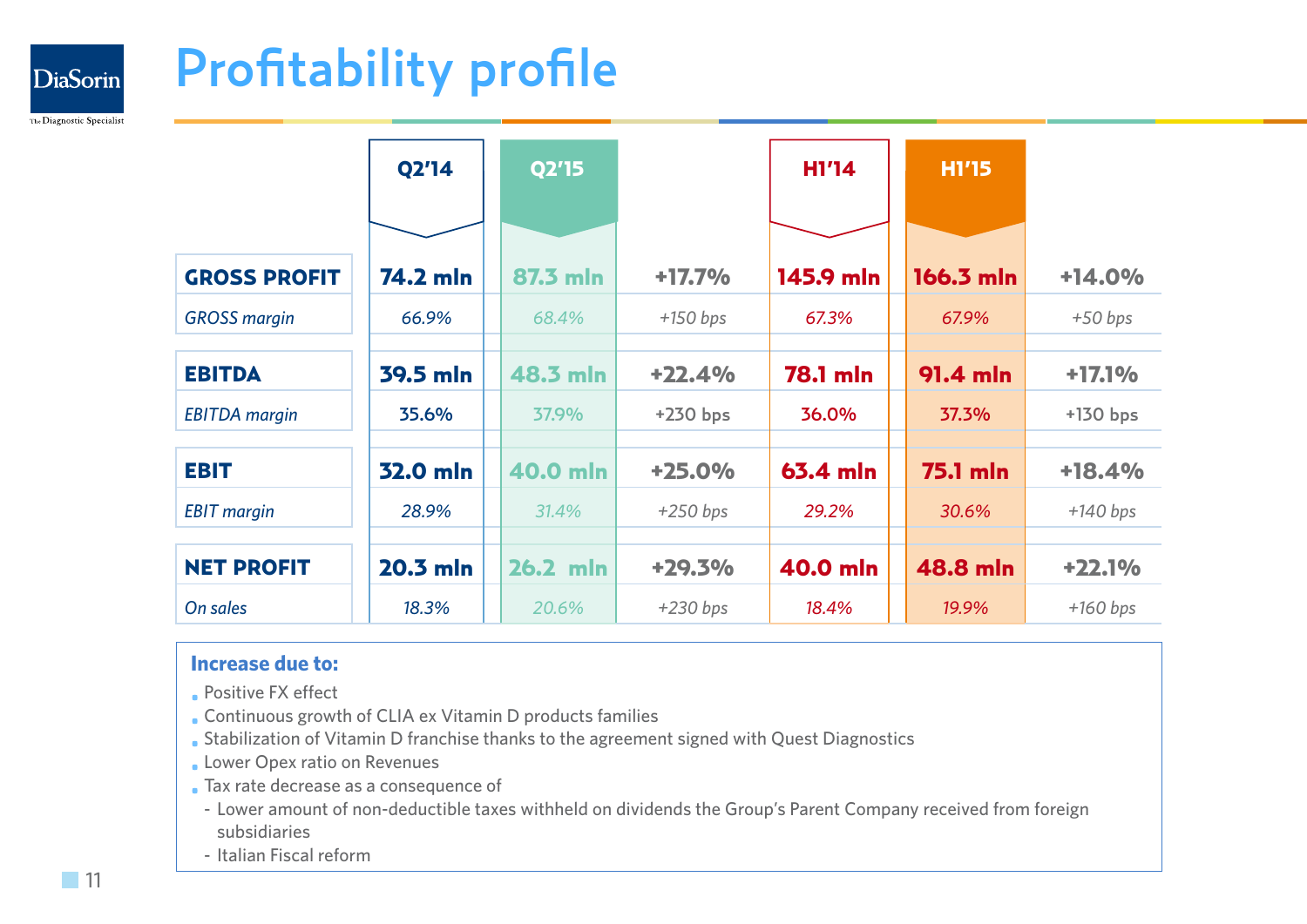

### **Overview**

**Highlights** 

Q2'15 and H1'15 Main Topics

Revenues

Revenues: breakdown by technology

Revenues: breakdown by geography

Installed base expansion

Profitability profile

#### **Business and Products Development**

Q2'15 and H1'15 Financials

FY 2015 Company Guidance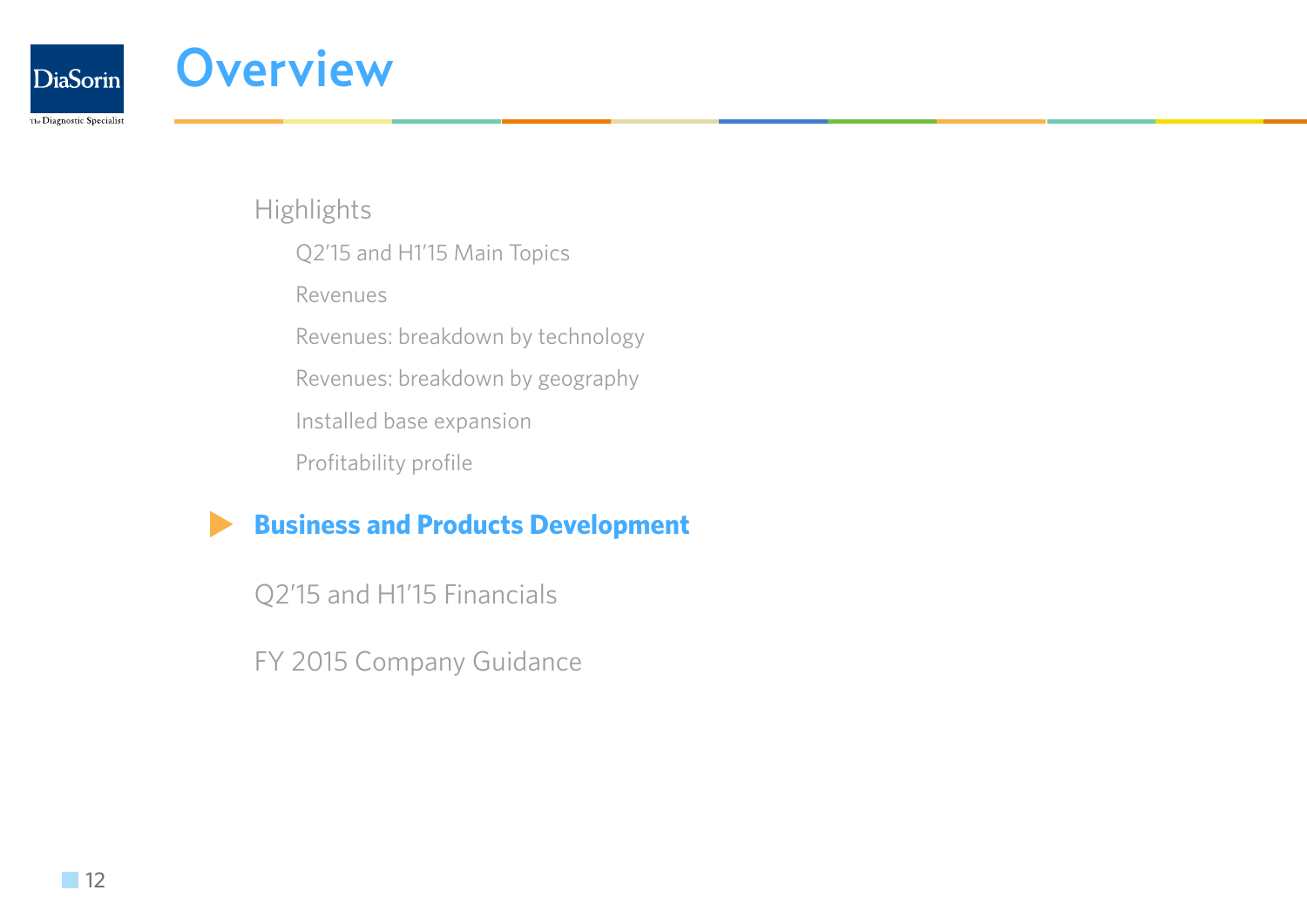

# H1'15 Business and Products Development

#### **Business Development**



#### **Products Development**



The first completely automated test for Gastro-Intestinal tract

- 2 tests for the quantitative determination of IgG and IgA antibodies to Bordetella pertussis
- Test for the diagnosis of severe bacterial infections (e.g. sepsis) **BRAHMS PCT II GEN BRAHMS PCT II GEN**

Test for one of the most frequent bacterial agents of gastroenteritis, **Campylobacter Campylobacter Campylobacter <b>Campylobacter Campylobacter <b>Campylobacter Campylobacter Campylobacter Campylobacter Campylobacter** 

13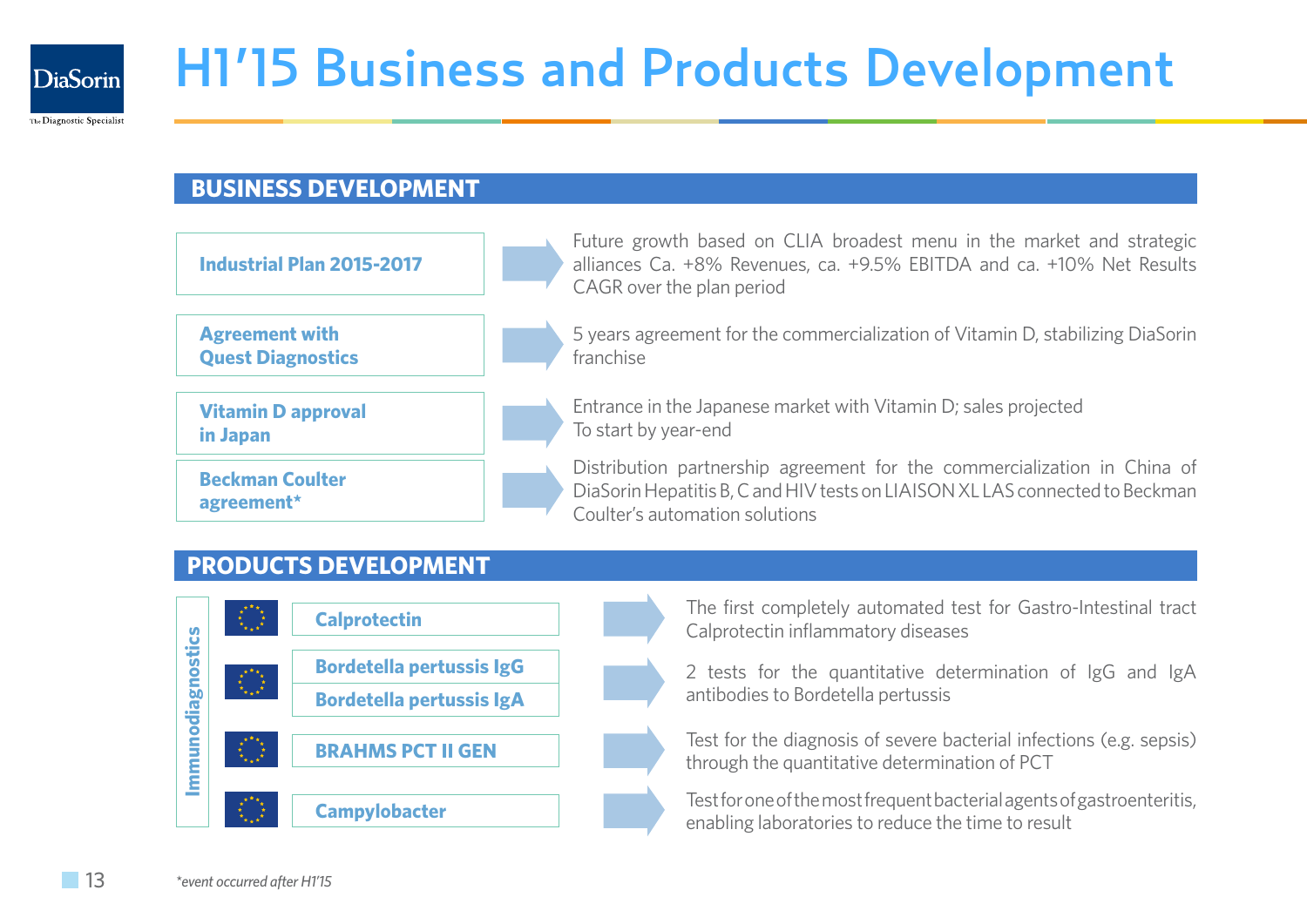

### **Overview**

**Highlights** 

Q2'15 and H1'15 Main Topics

Revenues

Revenues: breakdown by technology

Revenues: breakdown by geography

Installed base expansion

Profitability profile

Business and Products Development

#### **Q2'15 and H1'15 Financials**

FY 2015 Company Guidance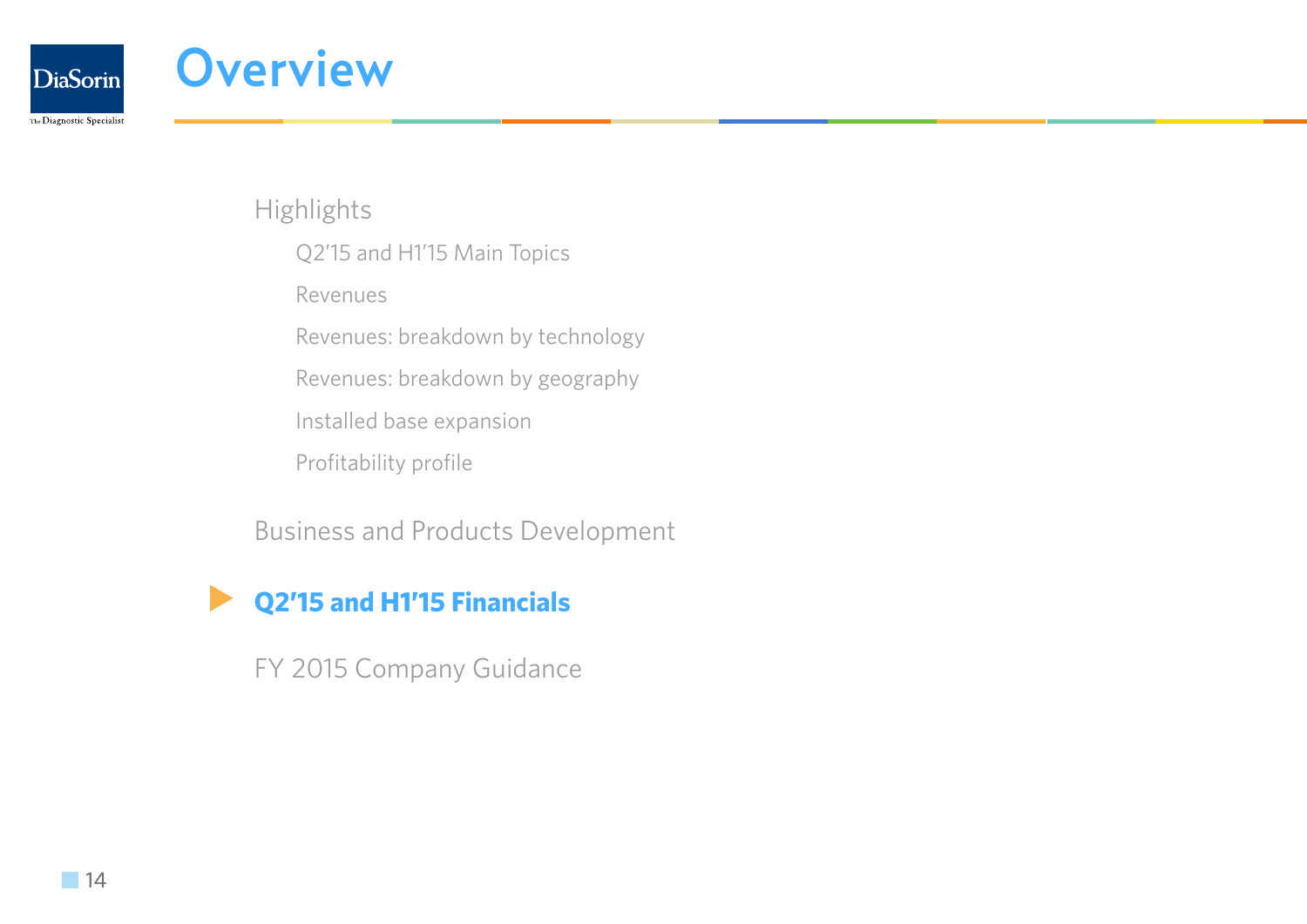

# Q2'15 Results: Income Statement

| $\epsilon$ /mln                   |         | Q2      | Change  |               |
|-----------------------------------|---------|---------|---------|---------------|
|                                   | 2015    | 2014    | amount  | $\frac{0}{0}$ |
| <b>Net revenues</b>               | 127.5   | 110.9   | $+16.6$ | $+15.0%$      |
| <b>Gross profit</b>               | 87.3    | 74.2    | $+13.1$ | $+17.7%$      |
| Gross margin                      | 68.4%   | 66.9%   | $+1.5%$ |               |
| <b>S&amp;M</b>                    | (24.8)  | (22.3)  | $-2.5$  | $+11.3%$      |
| R&D                               | (6.6)   | (6.4)   | $-0.2$  | $+2.8%$       |
| GδA                               | (13.8)  | (12.5)  | $-1.3$  | $+10.7%$      |
| <b>Total operating expenses</b>   | (45.3)  | (41.2)  | $-4.0$  | +9.8%         |
| % on sales                        | (35.5%) | (37.2%) | $+1.7%$ |               |
| Other operating income (expenses) | (1.9)   | (0.9)   | $-1.1$  | n.m           |
| <b>EBIT</b>                       | 40.0    | 32.0    | $+8.0$  | +25.0%        |
| <b>EBIT</b> margin                | 31.4%   | 28.9%   | $+2.5%$ |               |
| Net financial income (expense)    | (0.4)   | (0.1)   | $-0.3$  | n.m           |
| <b>Profit before taxes</b>        | 39.7    | 32.0    | $+7.7$  | $+24.1%$      |
| Income taxes                      | (13.5)  | (11.7)  | $-1.8$  | $+15.1%$      |
| Net profit                        | 26.2    | 20.3    | $+5.9$  | +29.3%        |
| <b>EBITDA</b>                     | 48.3    | 39.5    | $+8.8$  | $+22.4%$      |
| <b>EBITDA</b> margin              | 37.9%   | 35.6%   | $+2.3%$ |               |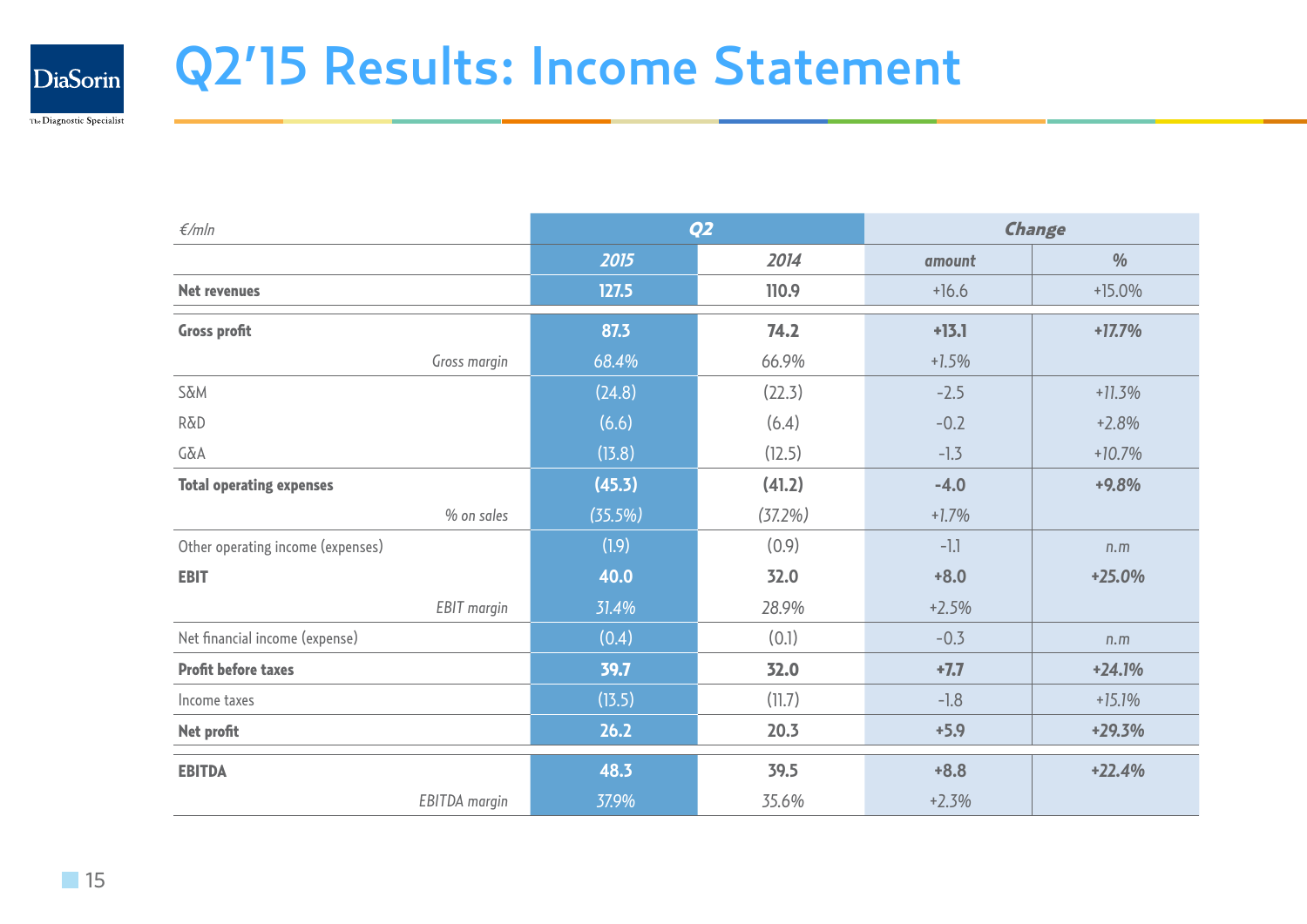

# H1'15 Results: Income Statement

| $\epsilon$ /mln                   |            | H1      | Change  |               |
|-----------------------------------|------------|---------|---------|---------------|
|                                   | 2015       | 2014    | amount  | $\frac{0}{0}$ |
| <b>Net revenues</b>               | 245.1      | 216.8   | $+28.4$ | $+13.1%$      |
| <b>Gross profit</b>               | 166.3      | 145.9   | $+20.4$ | $+14.0%$      |
| Gross margin                      | 67.9%      | 67.3%   | $+0.5%$ |               |
| <b>S&amp;M</b>                    | (48.7)     | (44.1)  | $-4.7$  | $+10.6%$      |
| R&D                               | (12.7)     | (12.4)  | $-0.3$  | $+2.4%$       |
| GδA                               | (27.0)     | (24.3)  | $-2.7$  | $+11.1%$      |
| <b>Total operating expenses</b>   | (88.4)     | (80.7)  | $-7.7$  | $+9.5%$       |
| % on sales                        | $(36.1\%)$ | (37.2%) | $+1.2%$ |               |
| Other operating income (expenses) | (2.9)      | (1.8)   | $-1.1$  | $+59.6%$      |
| <b>EBIT</b>                       | 75.1       | 63.4    | $+11.7$ | $+18.4%$      |
| <b>EBIT</b> margin                | 30.6%      | 29.2%   | $+1.4%$ |               |
| Net financial income (expense)    | (1.2)      | (0.5)   | $-0.7$  | n.m.          |
| <b>Profit before taxes</b>        | 73.8       | 62.9    | $+11.0$ | $+17.5%$      |
| Income taxes                      | (25.0)     | (22.9)  | $-2.1$  | $+9.3%$       |
| <b>Net profit</b>                 | 48.8       | 40.0    | $+8.8$  | $+22.1%$      |
| <b>EBITDA</b>                     | 91.4       | 78.1    | $+13.3$ | $+17.1%$      |
| <b>EBITDA</b> margin              | 37.3%      | 36.0%   | $+1.3%$ |               |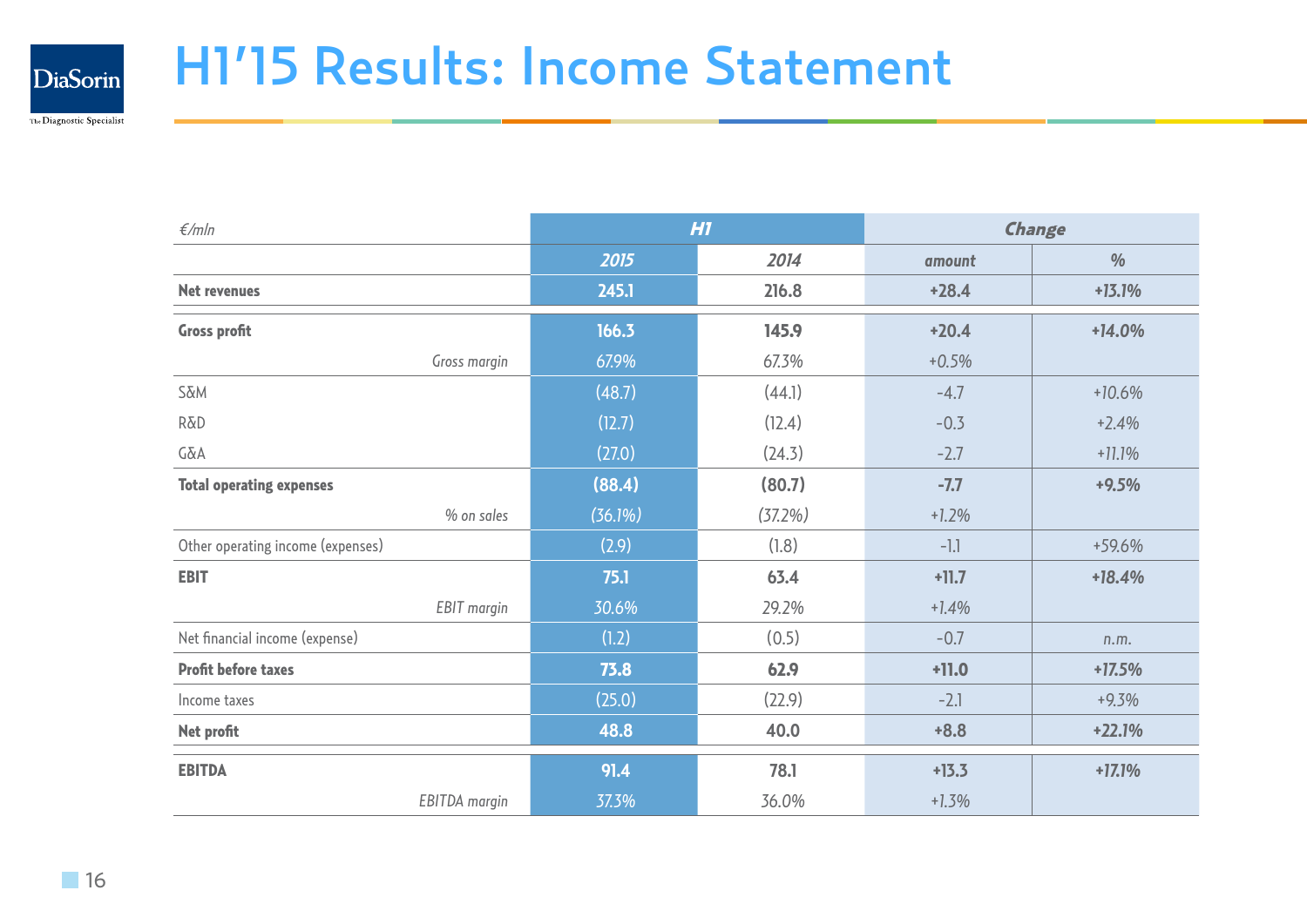

| $\epsilon$ /mln                   | 6/30/2015 | 12/31/2014 | var.    |
|-----------------------------------|-----------|------------|---------|
| Total intangible assets           | 116.6     | 117.0      | $-0.4$  |
| Total tangible assets             | 76.1      | 72.2       | $+3.8$  |
| Other non-current assets          | 25.6      | 25.6       | $+0.0$  |
| Net Working Capital               | 156.1     | 142.3      | $+13.8$ |
| Other non-current liabilities     | (38.8)    | (39.8)     | $+1.0$  |
| <b>Net Capital Employed</b>       | 335.4     | 317.2      | $+18.2$ |
| <b>Net Financial Position</b>     | 196.0     | 166.3      | $+29.6$ |
| <b>Total Shareholders' equity</b> | 531.4     | 483.6      | $+47.8$ |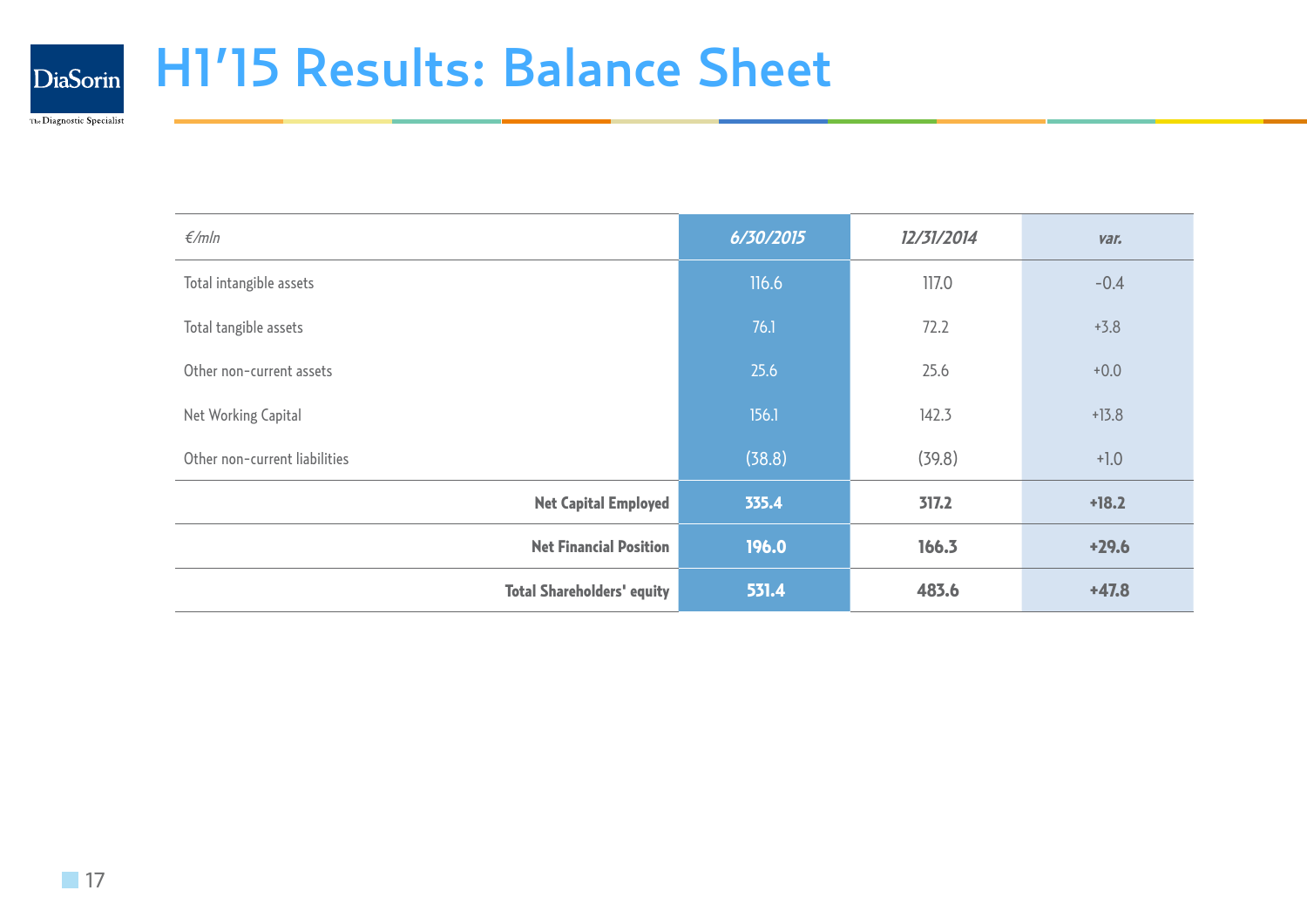

# Q2'15 Results: Cash Flow Statement

| E/m/n                                                                          | Q <sub>2</sub> |                          |                 |
|--------------------------------------------------------------------------------|----------------|--------------------------|-----------------|
|                                                                                | 2015           | 2014                     | Change in value |
| Cash and cash equivalents at beginning of period                               | 196.0          | 110.4                    | $+85.6$         |
| Operating activities                                                           | 21.5           | 18.2                     | $+3.3$          |
| Investing activities                                                           | (8.5)          | (6.9)                    | $-1.6$          |
| Financing activities                                                           | (36.0)         | (33.0)                   | $-3.0$          |
| Acquisitions of companies and business operations                              | (1.4)          | $\overline{\phantom{a}}$ | $-1.4$          |
| Change in net cash and cash equivalents before investments in financial assets | $-24.4$        | $-21.7$                  | $-2.7$          |
| Investments in financial assets                                                | (30.0)         |                          | $-30.0$         |
| Change in net cash and cash equivalents                                        | $-54.4$        | $-21.7$                  | $-32.7$         |
| Cash and cash equivalents at end of period                                     | 141.6          | 88.7                     | $+52.9$         |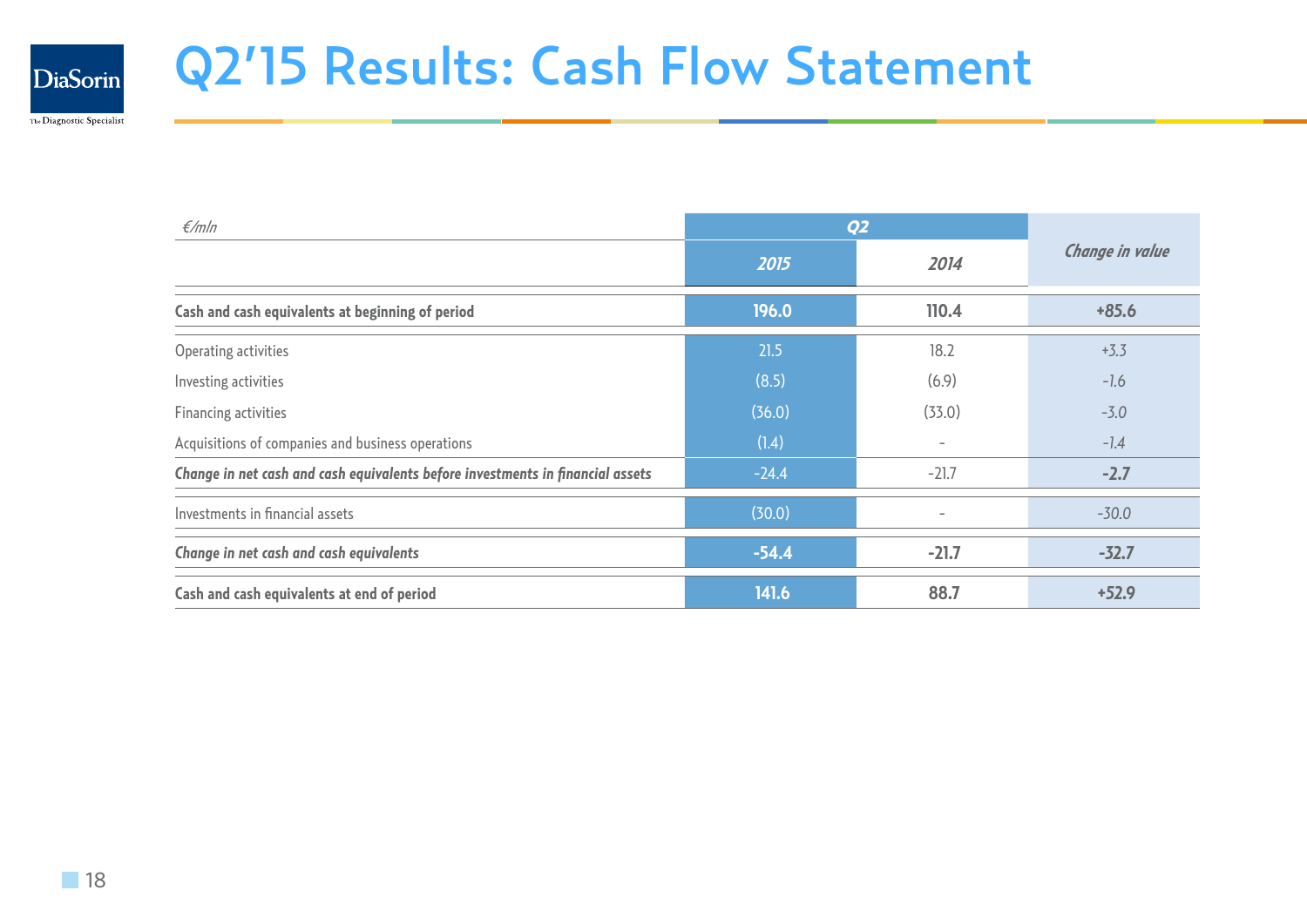

# H1'15 Results: Cash Flow Statement

| E/m/n                                                                          | H1      |         |                        |
|--------------------------------------------------------------------------------|---------|---------|------------------------|
|                                                                                | 2015    | 2014    | <b>Change in value</b> |
| Cash and cash equivalents at beginning of period                               | 144.9   | 105.1   | $+39.7$                |
| Operating activities                                                           | 55.8    | 52.9    | $+2.9$                 |
| Investing activities                                                           | (16.2)  | (14.2)  | $-2.0$                 |
| Financing activities                                                           | (11.3)  | (33.3)  | $+22.0$                |
| Acquisitions of companies and business operations                              | (1.4)   | $\sim$  | $-1.4$                 |
| Change in net cash and cash equivalents before investments in financial assets | $+26.8$ | $+5.4$  | $+21.4$                |
| Investments in financial assets                                                | (30.0)  | (21.8)  | $-8.2$                 |
| Change in net cash and cash equivalents                                        | $-3.2$  | $-16.4$ | $+13.2$                |
| Cash and cash equivalents at end of period                                     | 141.6   | 88.7    | $+52.9$                |

#### Solid financial structure

#### **Net Financial Position**

◆ +€ 196.0 million:  $+ \in 29.6$  million vs. Dec. 31st, 2014

#### **Strong Free Cash Flow generation**

 $\triangleq$  **€ 39.3 million** in H1'15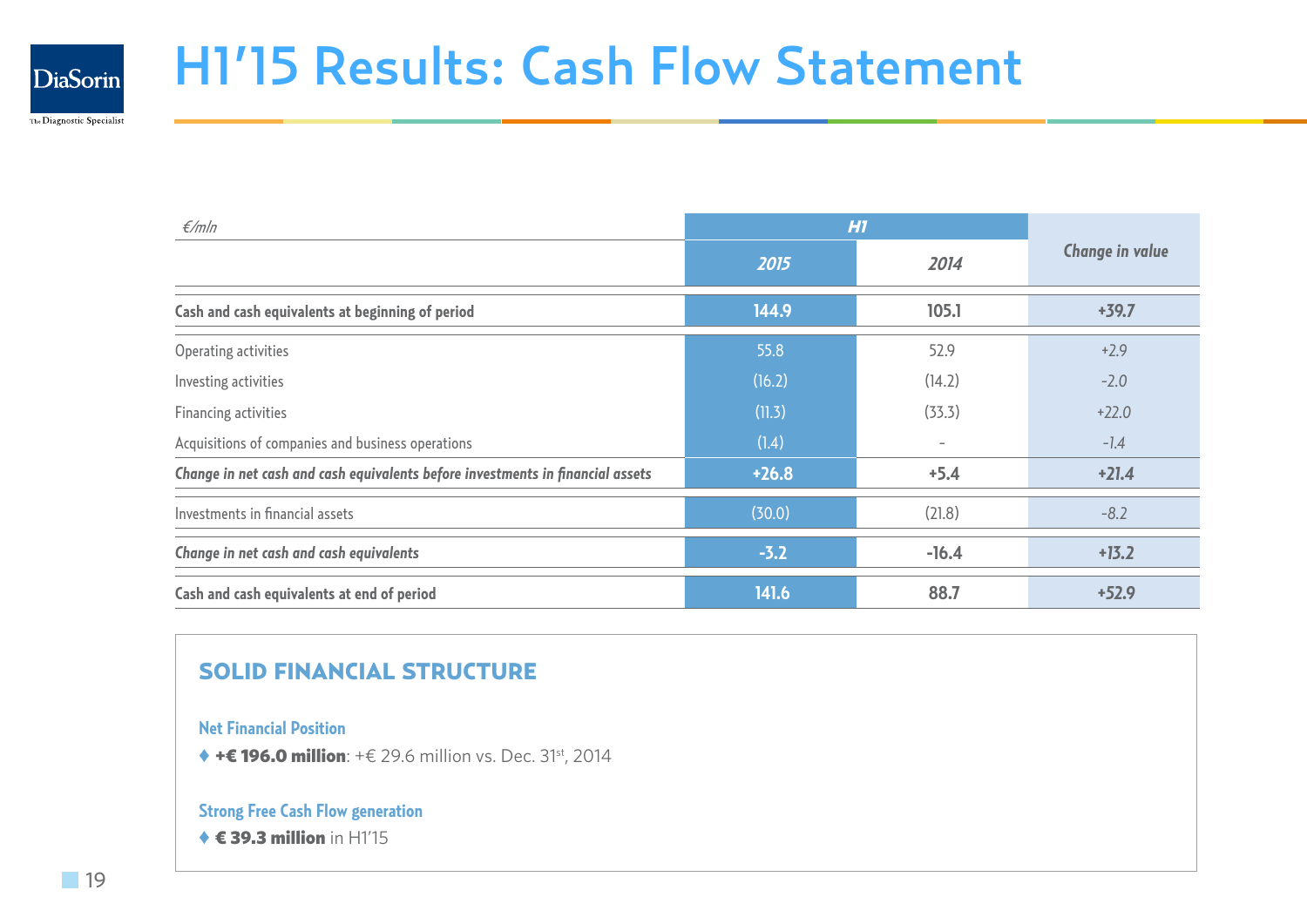

### **Overview**

**Highlights** 

Q2'15 and H1'15 Main Topics

Revenues

Revenues: breakdown by technology

Revenues: breakdown by geography

Installed base expansion

Profitability profile

Business and Products Development

Q1 2015 Financials

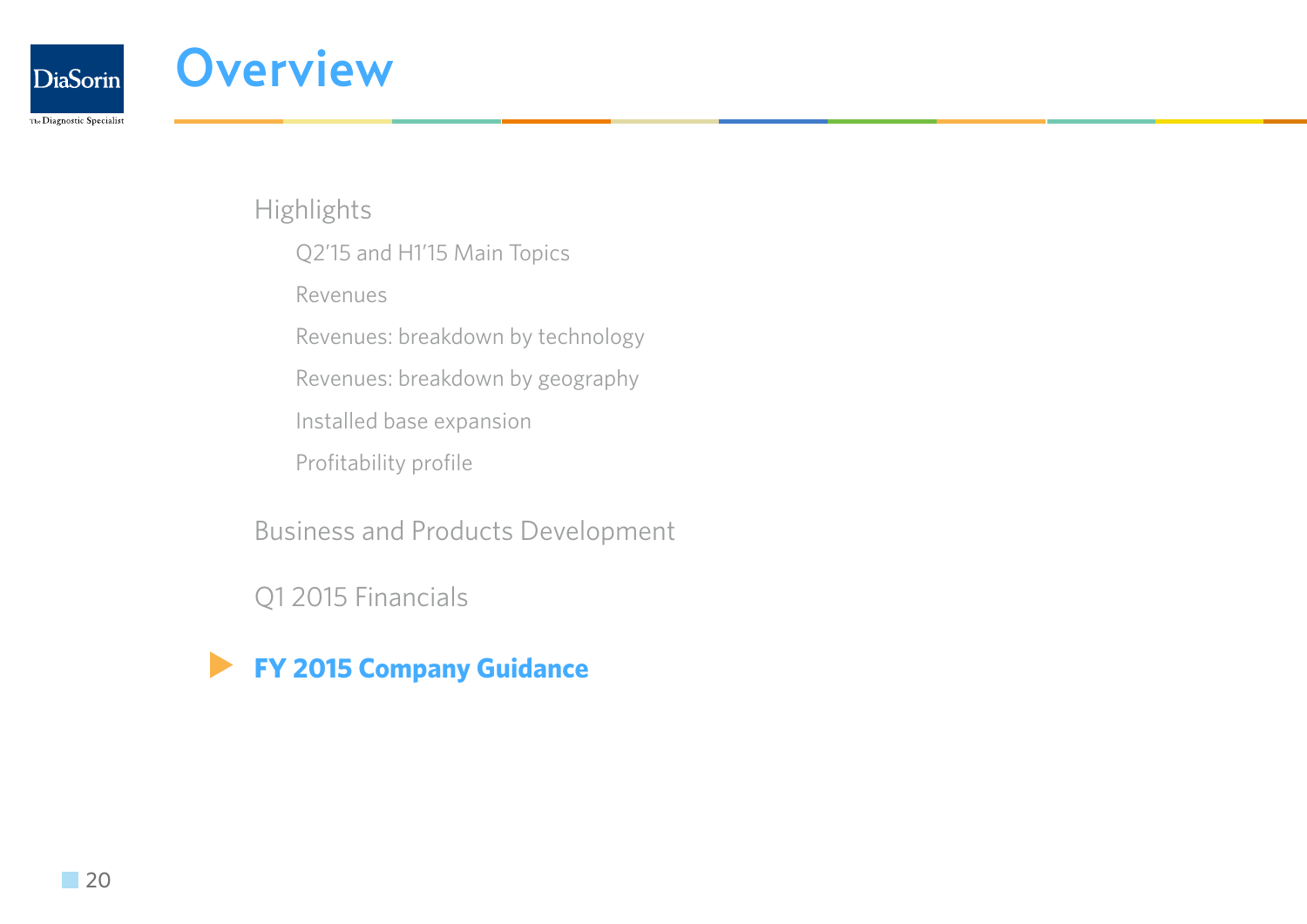

# FY 2015 Company Guidance

**Revenues:** Growth between +4% and +5% at CER vs. FY'14

► **EBITDA:** Growth between +4% and +5% at CFR vs. FY'14

**New systems installed (Liaison + Liaison XL):** ~ 550